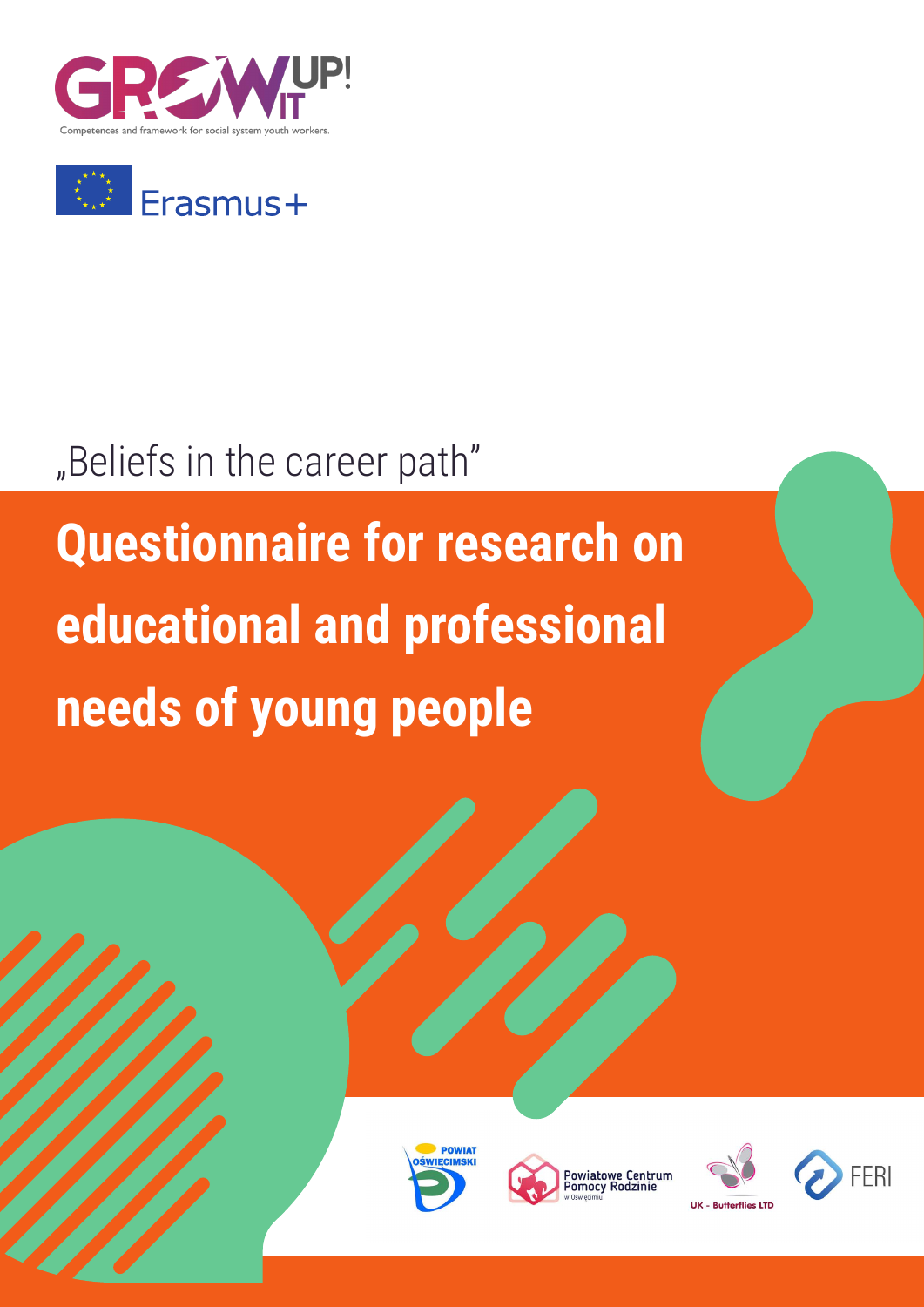

# Questionnaire for research on educational and professional needs of young people **"Beliefs in the career path"**

Below are various statements that relate to your beliefs about your professional skills and qualifications. Indicate to what extent you agree or disagree with each of these statements by circling one of the four possible answers. Try to determine what you really think.

|                 | 2<br>I definitely agree<br>I disagree<br>l agree                                                        |                                                                         |  | I definetly disagree |        |                |   |
|-----------------|---------------------------------------------------------------------------------------------------------|-------------------------------------------------------------------------|--|----------------------|--------|----------------|---|
| 1               | I believe I am a person with at least the same competence and professional qualifications as<br>others. |                                                                         |  |                      | 2      | $\overline{3}$ | 4 |
| $\mathbf{2}$    | I believe I have many professional skills                                                               |                                                                         |  |                      |        |                |   |
| $\overline{3}$  | Generally speaking, I'm inclined to think that I'll be able to handle the future by taking up a job     |                                                                         |  |                      | 2      | з              |   |
| 4               | I can do things as well as most other people.                                                           |                                                                         |  |                      |        | 3              |   |
| $5\phantom{.0}$ | I think I have a lot of skills to deal with in life                                                     |                                                                         |  |                      |        |                |   |
| $6\phantom{1}$  | I'm a good worker                                                                                       |                                                                         |  |                      | 1<br>2 | 3              |   |
| $\overline{7}$  |                                                                                                         | Overall, I am satisfied with the choice of vocational education pathway |  |                      |        |                |   |
| 8               |                                                                                                         | I wish I had more skills, so I want to keep improving                   |  |                      |        |                |   |
| 9               | I don't feel good enough about what I do                                                                |                                                                         |  |                      |        |                |   |
| 10              | I'm good enough at what I do professionally                                                             |                                                                         |  |                      | 1<br>2 |                |   |
| 11              |                                                                                                         | I am convinced that I have chosen the best profession for me            |  |                      |        |                |   |
| 12              | I'm strong enough for professional success                                                              |                                                                         |  |                      |        |                |   |
| 13              |                                                                                                         | I can handle my studies and that's why I'm going to finish school       |  |                      |        | 3              |   |
| 14              |                                                                                                         | I am convinced that I will achieve professional success                 |  |                      |        |                |   |